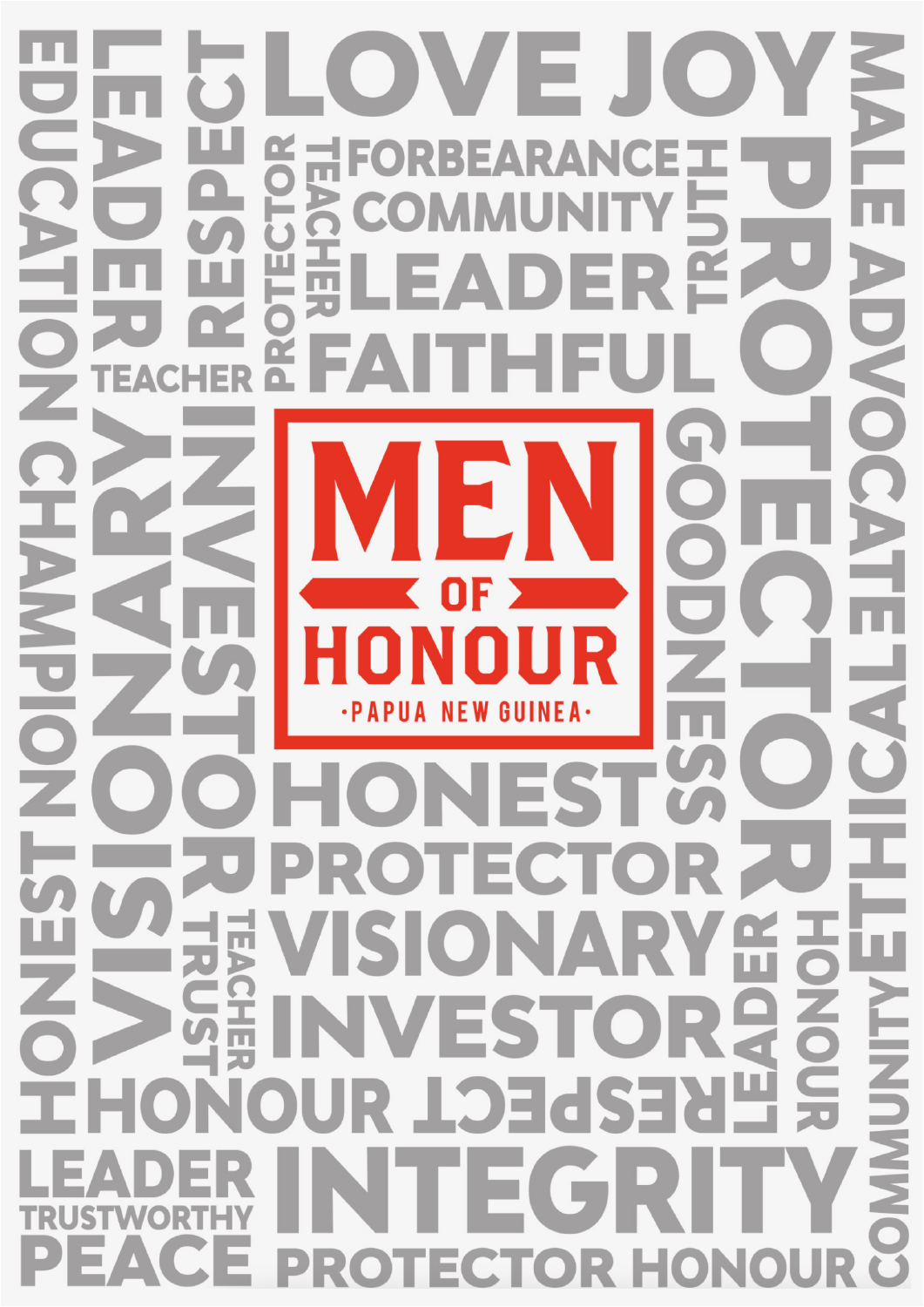# **MEN OF HONOUR AWARD INFORMATION**

**Men of Honour** is an initiative of Digicel Foundation aimed at creating a network of men around the country who can collectively advocate against violence and shine the light on positive behavior for affirmative action. Men of Honour are those who act in meaningful ways to foster peace, encourage healthy relationships and create positive opportunities for social change. They strengthen their families, communities, and workplaces. Men of Honour respect the humanity of vulnerable children, women and the socially marginalized. Men of Honour may be well known, or they may be quiet workers and volunteers. They are found in villages and towns, in families, communities, government, the private sector and civil society organizations.

"Men of Honour build stable and happy homes, communities and in turn a strong nation."

The Annual Men of Honour Awards is the flagship event for the Men of Honour Campaign. One Award will be given to one man from each region in PNG who is doing work to build peace in their community and alleviate human suffering. These are ordinary men who are displaying extra ordinary courage to turn the tide against violence. The Awards will be given on the 10th of December 2021 to commemorate International Human Rights Day!

#### **The key criteria for the nominations include:**

- 1. Men who are actively involved in the area of peace building for more than 3 years (e.g. Village Court official, leading an NGO, a teacher, pastor, business man etc.);
- 2. The Nomination must clearly articulate how the man has taken concrete tasks to address violence and why he is deserving of recognition;
- 3. The stories must be able to be verified by someone of good standing in the community;

#### **Awards will be given to men from each of the four regions:**

- Men of Honour Southern Region
- Men of Honour Momase Region
- Men of Honour Highlands Region
- Men of Honour Islands Region

#### **Questions to Consider**

#### **DOES YOUR NOMINEE ACT WITH COMPASSION?**

Exemplifies compassion to an extraordinary degree and demonstrates empathy and understanding. Generates mutual respect and trust through his actions

#### **DOES HE VALUE DIVERSITY AND INCLUSION?**

Demonstrates a commitment to building inclusive communities where all mem**bers are empowered and treated with respect and fairness**

#### **DOES HE CHALLENGE ADVERSITY AND SOCIAL IN-EQUALITY?**

Takes positive action to alleviate the hardships of others. Stands up for the weak and vulnerable to protect their human rights.

#### **DOES HE HELP FOSTER HOPE IN PEOPLES' LIVES?**

Generates positive energy and catalyzes positive action that is reflected throughout the community.

#### **DOES HE VOLUNTEER?**

Provides extraordinary help or care to individuals and/or families. Commits his time, talent and energy, without pay, to enrich the lives of the people he serves

#### **IS HE A LEADER?**

Serves as an inspiration for others to get involved. Leads by example through performance, motivation and dedication Possesses the ability to rally support from the public and has a social influence

#### **IS HE A MENTOR?**

Acts as a positive role model whose actions motivate others to excel. Enhances the life, knowledge, skills and experiences of others.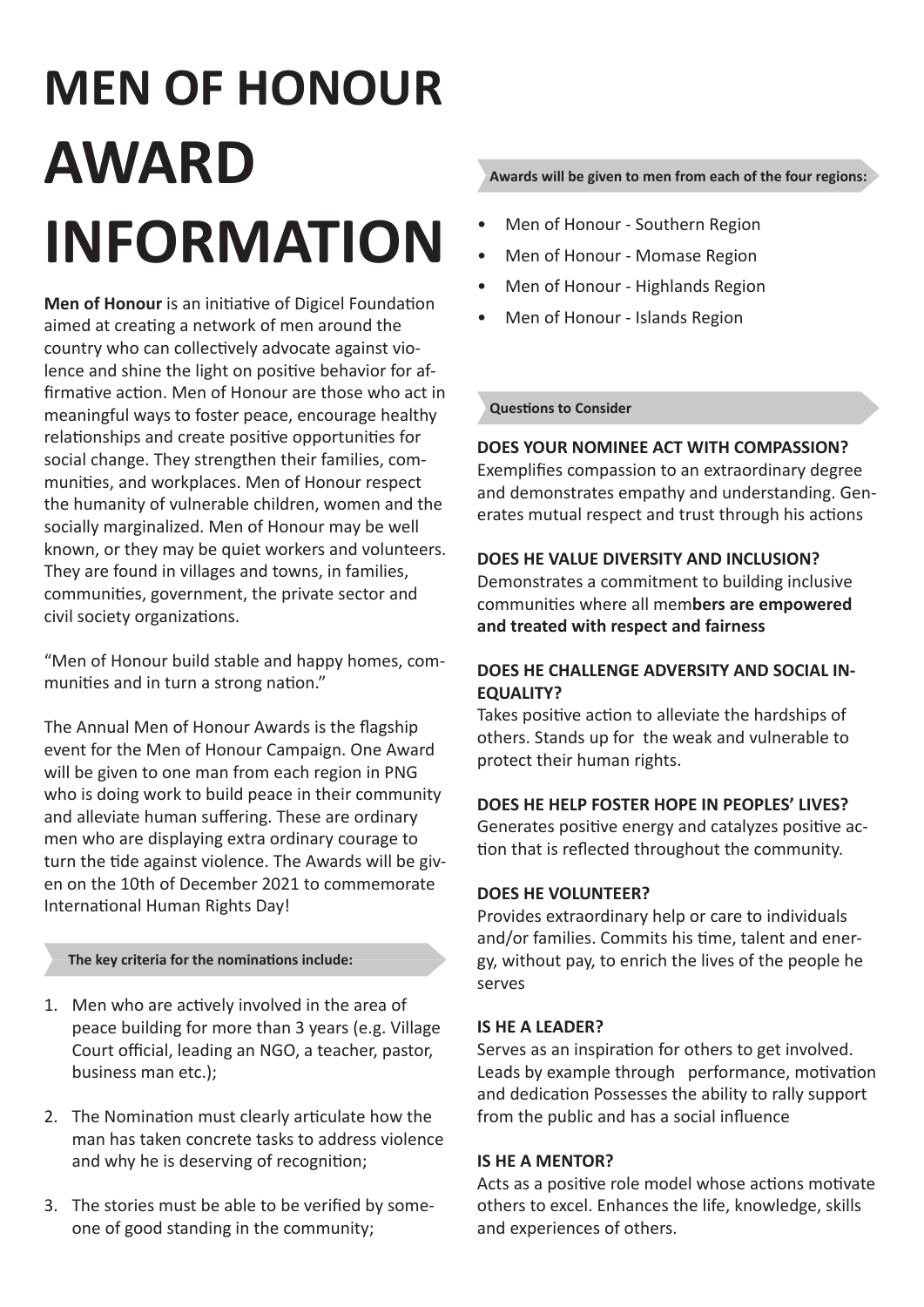# **MEN OF HONOUR NOMINEE INFORMATION**

| Who are you nominating? (Nominees Name):                                                                                                                                                                                                                  |                 |                                     |           |
|-----------------------------------------------------------------------------------------------------------------------------------------------------------------------------------------------------------------------------------------------------------|-----------------|-------------------------------------|-----------|
| <b>Nominee Contact details address:</b>                                                                                                                                                                                                                   |                 |                                     |           |
| Email:                                                                                                                                                                                                                                                    |                 |                                     |           |
| Location/Province/District:                                                                                                                                                                                                                               |                 |                                     |           |
| <b>Mobile:</b>                                                                                                                                                                                                                                            | Date of Birth*: | <b>Region</b><br>New Guinea Islands | Southern  |
| Occupation:                                                                                                                                                                                                                                               |                 | <b>MOMASE</b>                       | Highlands |
| How has the nominee championed human rights in his Community or Workplace?<br>Description of why the nominee should receive the Men of Honour Award, including the nominee's role in, and contribution to, the human rights movement. Max 500 characters. |                 |                                     |           |

#### **Describe how he is a role model for young men in his community.**

Please explain how he is acting as an example for other men, particularly young men to follow.